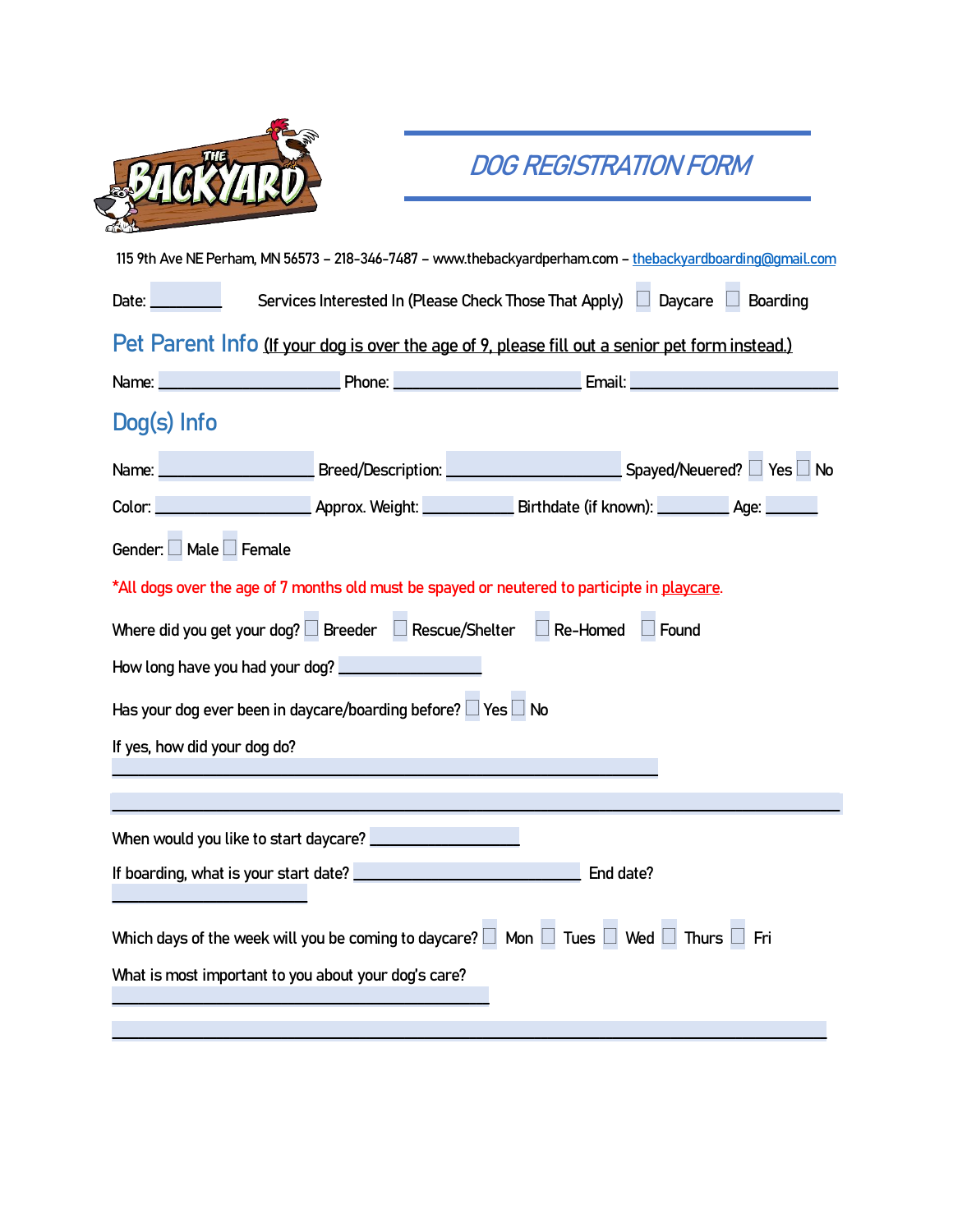## **Health History**

**Required vaccinations (a current vaccination record will be required from your vet):**

- **Rabies**
- **Bordetella**
- **DHPP (Distemper/Parvo combo)**
- **Must also be flea/tick free, and be current on flea/tick preventatives**

**Check any health concerns your dog has experienced in the last 6 months:**

| Eye Infections<br>Allergies<br>Gastritis/Bloat<br>Ear Infections<br>Heartworm            |
|------------------------------------------------------------------------------------------|
| Canine Cough<br>$\Box$ Heat Stroke<br>$\Box$ Seizures<br>Fleas/Ticks<br><b>Tapeworms</b> |
| Additional Health Concerns (check all that apply):                                       |
| Vision<br>Hearing<br>Skin<br>Heart<br><b>Joints</b>                                      |
| Surgeries (describe):                                                                    |
|                                                                                          |
|                                                                                          |
| Regular Medications (describe):                                                          |
|                                                                                          |

**\_\_\_\_\_\_\_\_\_\_\_\_\_\_\_\_\_\_\_\_\_\_\_\_\_\_\_\_\_\_\_\_\_\_\_\_\_\_\_\_\_\_\_\_\_\_\_\_\_\_\_\_\_\_\_\_\_\_\_\_\_\_\_\_\_\_\_\_\_\_\_\_\_\_\_\_\_\_\_\_\_\_\_\_\_\_\_\_\_\_\_\_\_\_\_\_\_\_\_\_\_\_\_\_\_\_\_\_\_\_\_**

**\_\_\_\_\_\_\_\_\_\_\_\_\_\_\_\_\_\_\_\_\_\_\_\_\_\_\_\_\_\_\_\_\_\_\_\_\_\_\_\_\_\_\_\_\_\_\_\_\_\_\_\_\_\_\_\_\_\_\_\_\_\_\_\_\_\_\_\_\_\_\_\_\_\_\_\_\_\_\_\_\_\_\_\_\_\_\_\_\_\_\_\_\_\_\_\_\_\_\_\_\_\_\_\_\_\_\_\_\_\_\_\_**

## **Behavior & Social Interactions**

**Describe your dogs personality:** 

**How would you describe your dogs energy level?**

**\_\_\_\_\_\_\_\_\_\_\_\_\_\_\_\_\_\_\_\_\_\_\_\_\_\_\_\_\_\_\_\_\_\_\_\_\_\_\_\_\_\_\_\_\_\_\_\_\_\_\_\_\_\_\_\_\_\_\_\_\_\_\_**

**Is/has your dog (check all that apply):**

**\_\_\_\_\_\_\_\_\_\_\_\_\_\_\_\_\_\_\_\_\_\_\_\_\_\_\_\_\_\_\_\_\_\_\_\_\_\_\_\_\_**

**Crate Trained Escaped a crate/door, if checked please explain:** 

**\_\_\_\_\_\_\_\_\_\_\_\_\_\_\_\_\_\_\_\_\_\_\_\_\_\_\_\_\_\_\_\_\_\_\_\_\_\_\_\_\_\_\_\_\_\_\_\_\_\_\_\_\_\_\_\_\_\_\_\_\_\_\_\_\_\_\_\_\_\_\_\_\_\_\_\_\_\_\_\_**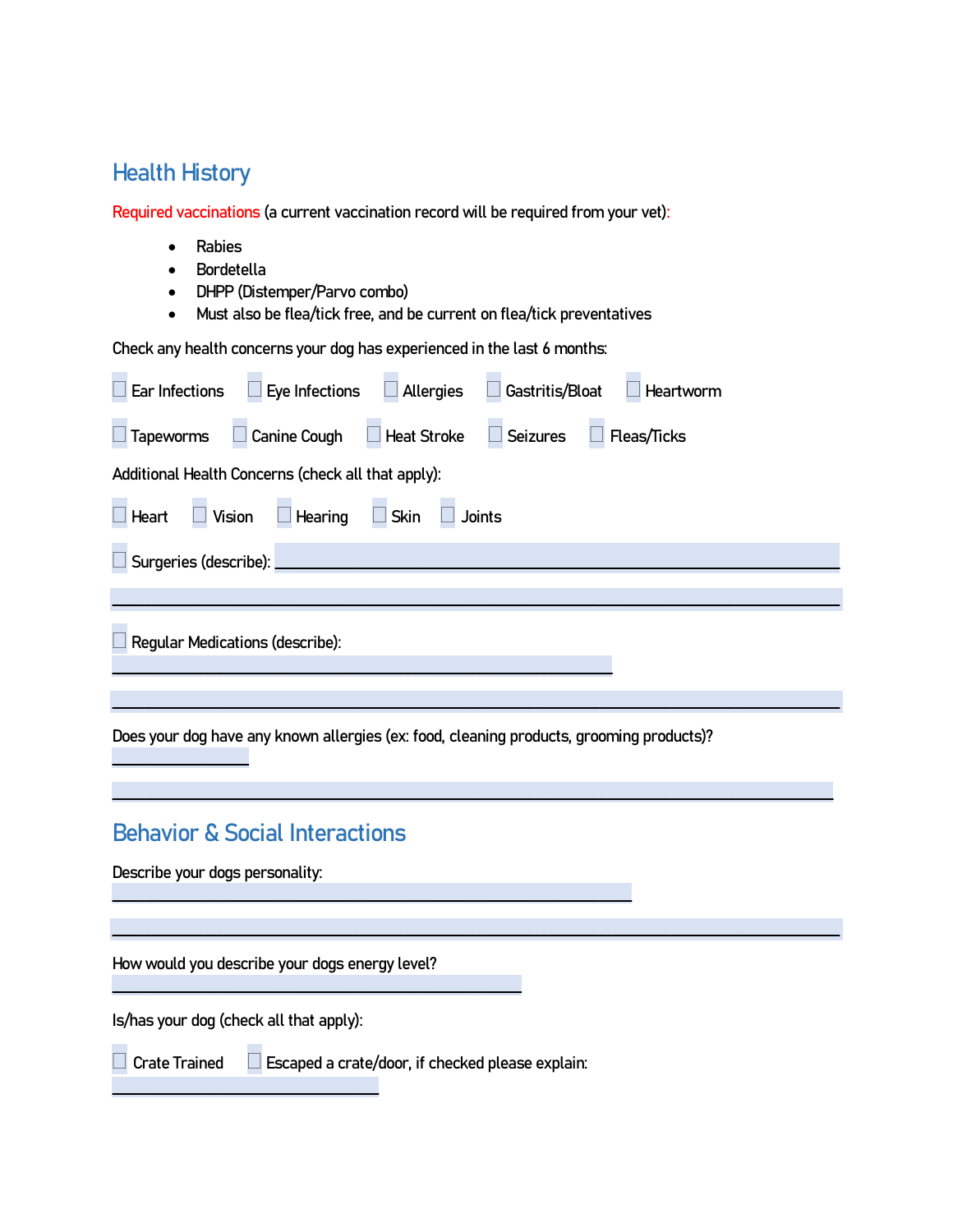**\_\_\_\_\_\_\_\_\_\_\_\_\_\_\_\_\_\_\_\_\_\_\_\_\_\_\_\_\_\_\_\_\_\_\_\_\_\_\_\_\_\_\_\_\_\_\_\_\_\_\_\_\_\_\_\_\_\_\_\_**

**Does your dog go to dog parks or other off leash enviroments? If yes, how often? \_\_\_\_\_\_\_\_\_\_\_\_\_\_\_\_\_\_\_\_\_\_\_\_\_**

**Has your dog ever nipped or bitten anyone? If checked, please explain:** 

**Has your dog ever been dismissed from daycare/boarding? If checked,please explain:** 

**\_\_\_\_\_\_\_\_\_\_\_\_\_\_\_\_\_\_\_\_\_\_\_\_\_\_\_\_\_\_\_\_\_\_\_\_\_\_\_\_\_\_\_\_\_\_\_\_\_\_\_\_\_\_\_\_\_\_\_\_\_\_\_\_\_\_\_\_\_\_\_\_\_\_\_\_\_\_\_\_\_\_\_\_\_\_\_\_\_\_\_\_\_\_\_\_\_\_\_\_\_\_\_\_\_\_\_\_**

**\_\_\_\_\_\_\_\_\_\_\_\_\_\_\_\_\_\_\_\_\_\_\_\_\_\_\_\_\_\_\_\_\_\_\_\_\_\_\_\_\_\_\_\_\_\_\_\_\_\_\_\_\_\_\_\_\_\_\_\_\_\_\_\_\_\_\_\_\_\_\_\_\_\_\_\_\_\_\_\_\_\_\_\_\_\_\_\_\_\_\_\_\_\_\_\_\_\_\_\_\_\_\_\_\_\_\_\_\_\_**

| Does your dog share toys/bones/etc. with other dogs? $\Box$ Yes $\Box$ No If no, please explain:       |
|--------------------------------------------------------------------------------------------------------|
| Is there any person, dog, or environment that makes your dog uncomfortable? $\Box$ Yes $\Box$ No       |
| If yes, explain:                                                                                       |
|                                                                                                        |
| Does your dog play well with dogs of all sizes and breeds? $\Box$ Yes $\Box$ No If no, please explain: |

**\_\_\_\_\_\_\_\_\_\_\_\_\_\_\_\_\_\_\_\_\_\_\_\_\_\_\_\_\_\_\_\_\_\_\_\_\_\_\_\_\_\_\_\_\_\_\_\_\_\_\_\_\_\_\_\_\_\_\_\_\_\_\_\_\_\_\_\_\_\_\_\_\_\_\_\_\_\_\_\_\_\_\_\_\_\_\_\_\_\_\_\_\_\_\_\_\_\_\_\_\_\_\_\_\_\_\_\_\_\_**

**\_\_\_\_\_\_\_\_\_\_\_\_\_\_\_\_\_\_\_\_\_\_\_\_\_\_\_\_\_\_\_\_\_\_\_\_\_\_\_\_\_\_\_\_\_\_\_\_\_\_\_\_\_\_\_\_\_\_\_\_\_\_\_\_\_\_\_\_\_\_\_\_\_\_\_\_\_\_\_\_\_\_\_\_\_\_\_\_\_\_\_\_\_\_\_\_\_\_\_\_\_\_\_\_\_\_\_\_\_\_\_\_**

**How does your dog interact with puppies?** 

**\_\_\_\_\_\_\_\_\_\_\_\_\_\_\_\_\_\_\_\_\_\_\_**

**\_\_\_\_\_\_\_\_\_\_\_\_\_\_\_\_\_\_**

## **My dog… Please check all those that apply:**

**\_\_\_\_\_\_\_\_\_\_\_\_\_\_\_\_\_\_\_\_\_\_\_\_\_\_\_\_\_\_\_\_\_\_\_\_\_\_\_\_\_\_\_\_\_\_\_\_\_\_\_\_\_\_\_\_\_\_\_\_\_\_\_\_\_\_\_\_\_**

| $\Box$ is shy/ nervous around new people or strangers<br>Has seperation anxiety                                                 |  |
|---------------------------------------------------------------------------------------------------------------------------------|--|
| $\Box$ Is dog reactive on a leash $\Box$ Is shy/nervous around other dogs $\Box$ Plays rough $\Box$ Prefers to be<br>left alone |  |
| $\mathbf{A}$ and $\mathbf{A}$ and $\mathbf{A}$ and $\mathbf{A}$ and $\mathbf{A}$<br>$\sim$ $\sim$ $\sim$ $\sim$                 |  |

**Loves to chase/be chased by other dogs Plays respectfully with other dogs**